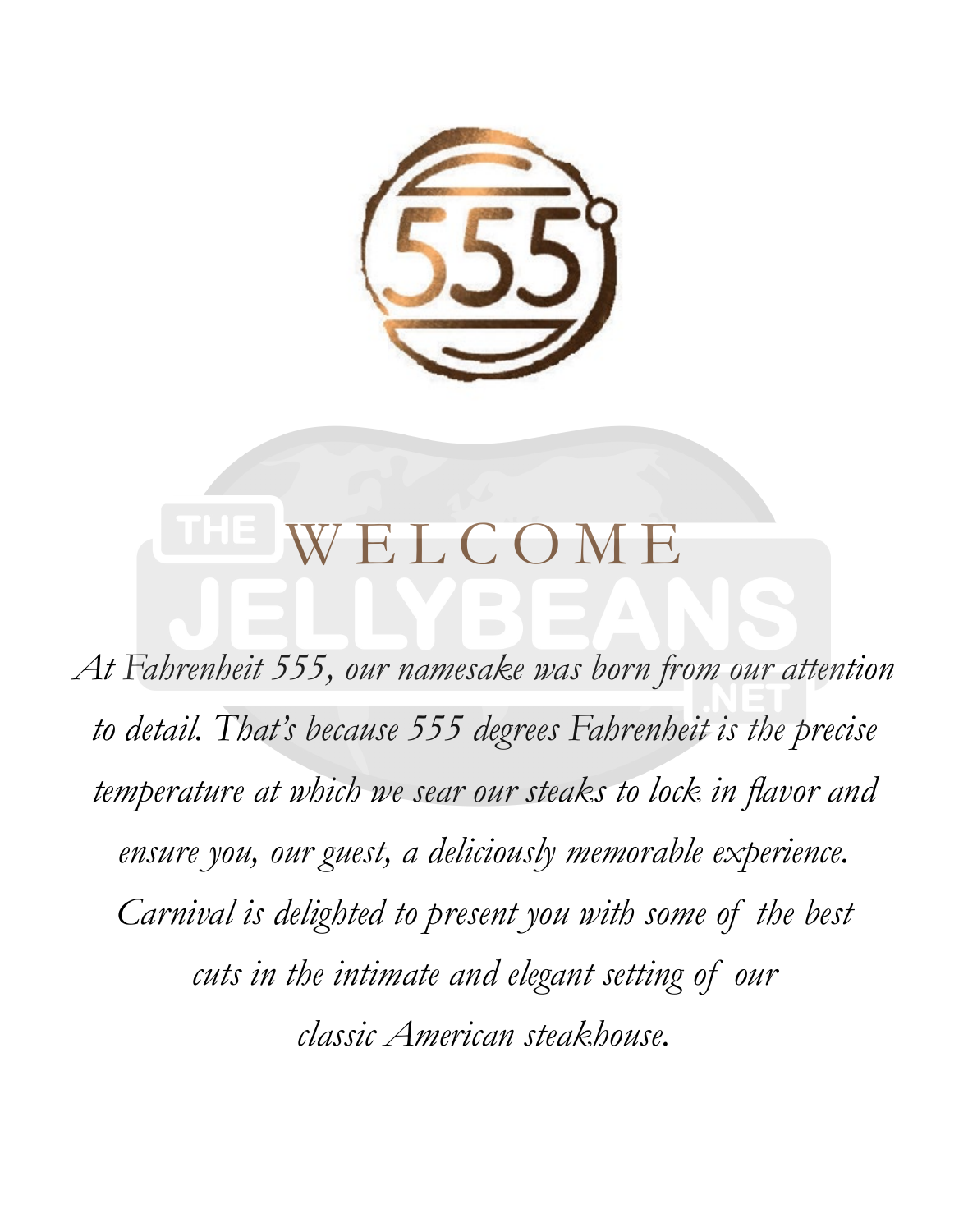### STARTERS

Wine Pairing: ½ Glass With Each Course For \$18

ICED & SMOKED FRESH OYSTERS\* Apple Mignonette, Butter & Mace DOMAINE CHANDON, BRUT, SPARKLING WINE, CALIFORNIA

STUFFED MUSHROOMS Spinach, Four Cheese, Mushroom Tea & Parmesan Pearl CAVE DE LUGNY, 'LES CHARMES', BURGUNDY, FRANCE

BONE MARROW & HAND-CUT BEEF TARTARE\* Parsley Shallot Salad, Parmesan Pillows, Country Toast KENDALL-JACKSON, 'VINTNER'S RESERVE', PINOT NOIR, CALIFORNIA

> HERITAGE BERKSHIRE PORK BELLY Apple & Walnut Conserve, Carrot Paper KENDALL-JACKSON, 'VINTNER'S RESERVE', CHARDONNAY, CALIFORNIA

JUMBO SHRIMP COCKTAIL Succulent Jumbo Shrimp, American Cocktail Sauce OYSTER BAY, SAUVIGNON BLANC, MARLBOROUGH, NEW ZEALAND

RISOTTO Crab, Mushroom, Brown Butter CAVE DE LUGNY, 'LES CHARMES', BURGUNDY, FRANCE

> TUNA TARTARE\* Yuzu Sphere, Avocado "Leche de Tigre" DGERARD BERTRAND, 'CÔTE DES ROSES' LANGUEDOC, FRANCE

MAINE LOBSTER BISQUE Dry Sherry, Lobster & Cultured Butter KENDALL-JACKSON, 'VINTNER'S RESERVE', CHARDONNAY, CALIFORNIA

BAKED ONION SOUP Gruyere & Swiss Melt, Sour Dough Crouton KENDALL-JACKSON, 'VINTNER'S RESERVE', PINOT NOIR, CALIFORNIA

CLASSIC CAESAR SALAD Hearts Of Romaine, Shaved Parmesan CAVE DE LUGNY, 'LES CHARMES', BURGUNDY, FRANCE

BABY LEAF SPINACH & FRESH MUSHROOMS Blue Cheese Dressing, Warm Bacon Bits, Sliced Mushrooms & Walnut Bread Curls SPARKLING, DOMAINE CHANDON, 'BRUT', CALIFORNIA

YOUNG LETTUCE Buttermilk & Olive Oil, Arugula Yogurt ECCO DOMANI, PINOT GRIGIO, DELLE VENEZIE, ITALY

\*Public health advisory – consuming raw or undercooked meat, poultry, seafood, shellfish, or eggs may increase your risk for food-borne illness, especially if you have certain medical conditions.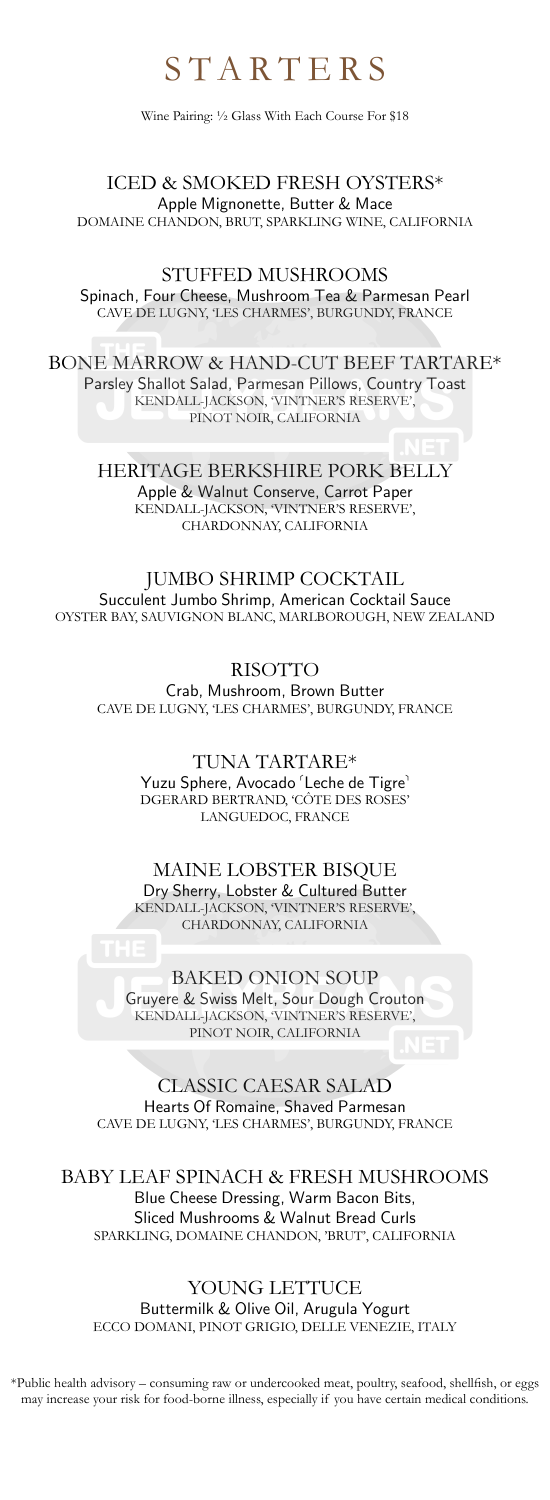### ENTREES

At Fahrenheit 555, each cut of USDA Prime Beef is aged 28 days then perfectly seasoned and cooked to your exact specifications

#### USDA PRIME NEW YORK

STRIP LOIN STEAK\*

14 oz. NY Strip Is Tender, Juicy & Packed With Flavor KENDALL-JACKSON, 'VINTNER'S RESERVE', MERLOT, SONOMA COUNTY, CALIFORNIA

#### USDA PRIME

COWBOY STEAK\*

This Marbled 18 oz. Rib Chop Is Sure To Please Even The Most Discriminating Steak Connoisseur LAYER CAKE, CABERNET SAUVIGNON, CALIFORNIA

#### AUSTRALIAN WAGYU\*

The Highest Quality Beef, Unparalleled In Flavor & Tenderness LAYER CAKE, CABERNET SAUVIGNON, CALIFORNIA

SPICE-RUBBED USDA PRIME RIBEYE\* Five Fifty-Five Signature 18 oz. Center Cut Ribeye TERRAZAS, 'RESERVA', MALBEC, MENDOZA, ARGENTINA

#### BROILED FILET MIGNON\* 9 oz. Of Our Most Tender Cut

MAISON CASTEL, CÔTES DU RHÔNE, RHÔNE VALLEY, FRANCE

SURF & TURF\*

Succulent Lobster Paired With Tender Filet Mignon KENDALL-JACKSON, 'VINTNER'S RESERVE', PINOT NOIR, CALIFORNIA

GRILLED LAMB CHOPS\* Our Grilling Method Brings Out This Cuts Full Flavor MAISON CASTEL, CÔTES DU RHÔNE, RHÔNE VALLEY, FRANCE

#### FARM CHICKEN

Roasted, Honey Vinegar KENDALL-JACKSON, 'VINTNER'S RESERVE', CHARDONNAY, CALIFORNIA

#### BROILED LOBSTER TAIL

Served With Drawn Butter KENDALL-JACKSON, 'VINTNER'S RESERVE', CHARDONNAY, CALIFORNIA

COLOSSAL SHRIMP Grilled in Basil Oil ECCO DOMANI, PINOT GRIGIO, DELLE VENEZIE, ITALY

#### DOVER SOLE

Pan Seared, Lemon-Potato Mousseline, Shallot Emulsion CAVE DE LUGNY, 'LES CHARMES', BURGUNDY, FRANCE

# SAUCE AVAILABLE

Three Mustard BBQ Bearnaise Red Wine Chimichurri

### SIDE DISHES

Baked Potatoes With Trimmings

Sautéed Medley Of Fresh Mushrooms

Garlic Rapini

Yukon Gold Mash With Wasabi Horseradish

Onion Rings

Mac N' Cheese

French Fries | Bourbon Smoked Paprika

\*Public health advisory – consuming raw or undercooked meat, poultry, seafood, shellfish, or eggs may increase your risk for food-borne illness, especially if you have certain medical conditions. Charges apply for additional entrees.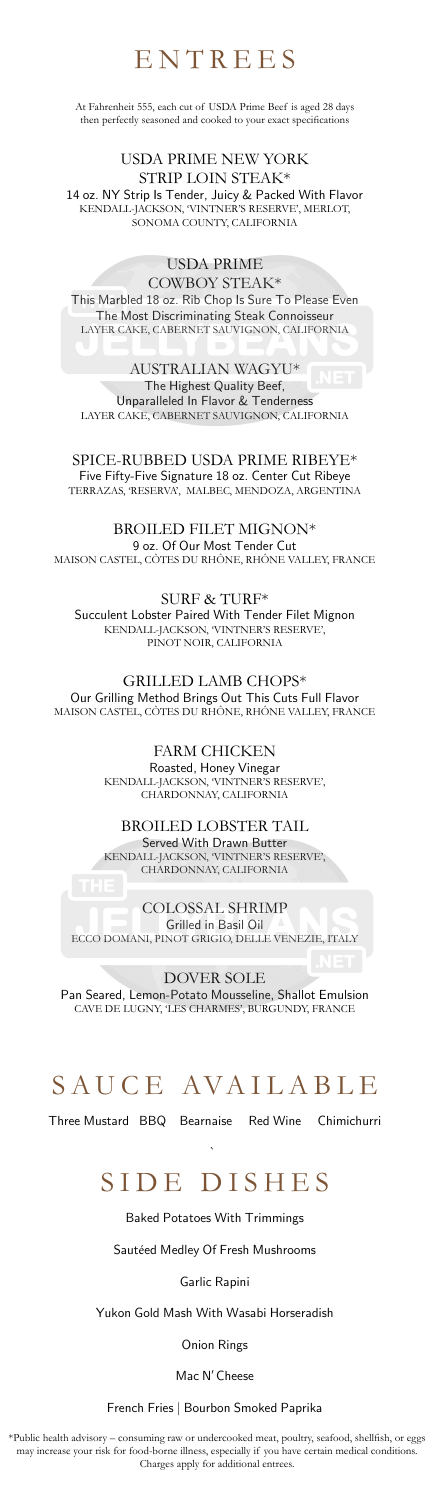### DESSERT

CHOCOLATE SPHERE Warm Cocoa Cream Custard Deconstructs This Treat Before Your Eyes. Served with Pear Confit & Delicate Praline Pâté GRAHAM'S SIX GRAPES, PORT

**CHEESECAKE** With Hazelnut Biscuit DOMAINE CHANDON, 'BRUT', SPARKLING WINE

ART AT YOUR TABLE Abstract In Presentation, Focused In Flavor GRAHAM'S SIX GRAPES, PORT

FRESH FRUIT Assembly Of Tropical Fruit And Berries In Season DOMAINE CHANDON, 'BRUT', SPARKLING WINE

#### SELECTION OF HOMEMADE SHERBET & ICE CREAM WASHINGTON HILLS, LATE HARVEST, SWEET RIESLING

#### SELECTION OF CHEESES

GRAHAM'S SIX GRAPES, PORT or WASHINGTON HILLS, LATE HARVEST, SWEET RIESLING

# DESSERT AND FORTIFIED WINE

WASHINGTON HILLS, LATE HARVEST, SWEET RIESLING

DOW'S 20-YEAR TAWNY PORT

GRAHAM'S SIX GRAPES PORT

\*Public health advisory – consuming raw or undercooked meat, poultry, seafood, shellfish, or eggs may increase your risk for food-borne illness, especially if you have certain medical conditions.